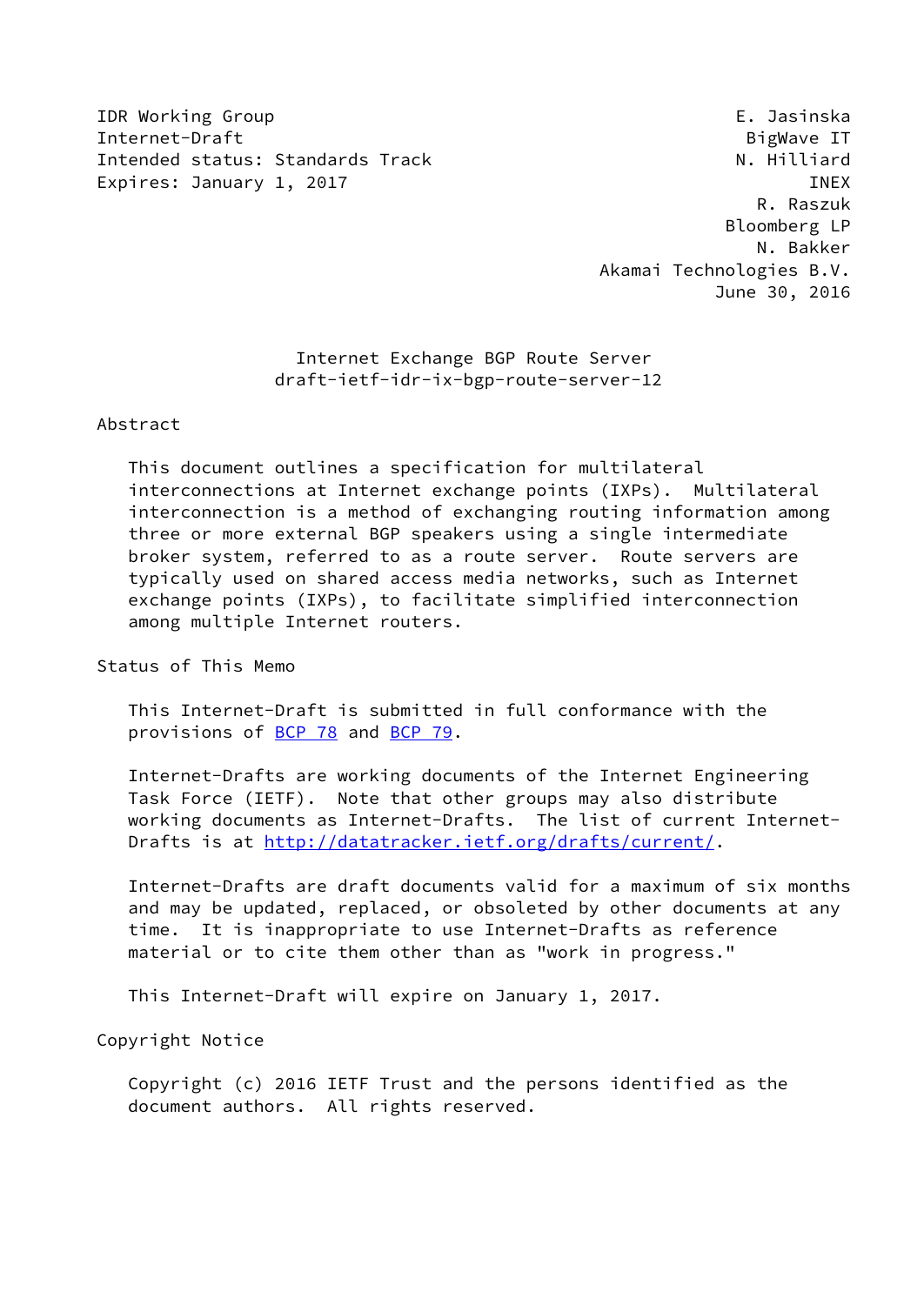<span id="page-1-1"></span>Internet-Draft IXP BGP Route Server June 2016

This document is subject to **[BCP 78](https://datatracker.ietf.org/doc/pdf/bcp78)** and the IETF Trust's Legal Provisions Relating to IETF Documents [\(http://trustee.ietf.org/license-info](http://trustee.ietf.org/license-info)) in effect on the date of

 publication of this document. Please review these documents carefully, as they describe your rights and restrictions with respect to this document. Code Components extracted from this document must include Simplified BSD License text as described in Section 4.e of the Trust Legal Provisions and are provided without warranty as described in the Simplified BSD License.

### Table of Contents

| Introduction to Multilateral Interconnection                                                                                                                                                                                                                                                                                                                                                                                                                                    | $\overline{2}$ |
|---------------------------------------------------------------------------------------------------------------------------------------------------------------------------------------------------------------------------------------------------------------------------------------------------------------------------------------------------------------------------------------------------------------------------------------------------------------------------------|----------------|
| Notational Conventions<br>1.1.                                                                                                                                                                                                                                                                                                                                                                                                                                                  |                |
| $2.$ Technical Considerations for Route Server Implementations $. 1.$                                                                                                                                                                                                                                                                                                                                                                                                           | $\frac{3}{3}$  |
| 2.1. Client UPDATE Messages                                                                                                                                                                                                                                                                                                                                                                                                                                                     | $\overline{4}$ |
| 2.2. Attribute Transparency                                                                                                                                                                                                                                                                                                                                                                                                                                                     | $\overline{4}$ |
| 2.2.1. NEXT_HOP Attribute                                                                                                                                                                                                                                                                                                                                                                                                                                                       | $\overline{4}$ |
| 2.2.2. AS_PATH Attribute                                                                                                                                                                                                                                                                                                                                                                                                                                                        |                |
| 2.2.2.1. Route Server AS_PATH management                                                                                                                                                                                                                                                                                                                                                                                                                                        | $\frac{4}{5}$  |
| 2.2.2.2. Route Server client AS_PATH management                                                                                                                                                                                                                                                                                                                                                                                                                                 |                |
| $2.2.3$ . MULTI_EXIT_DISC Attribute                                                                                                                                                                                                                                                                                                                                                                                                                                             | $\overline{5}$ |
| 2.2.4. Communities Attributes                                                                                                                                                                                                                                                                                                                                                                                                                                                   | $\overline{5}$ |
| 2.3. Per-Client Policy Control in Multilateral Interconnection                                                                                                                                                                                                                                                                                                                                                                                                                  | $\overline{6}$ |
| $2.3.1$ . Path Hiding on a Route Server                                                                                                                                                                                                                                                                                                                                                                                                                                         | $\frac{6}{7}$  |
| $2.3.2$ . Mitigation of Path Hiding                                                                                                                                                                                                                                                                                                                                                                                                                                             |                |
| 2.3.2.1. Multiple Route Server RIBs                                                                                                                                                                                                                                                                                                                                                                                                                                             | $\overline{1}$ |
| $2.3.2.2.$ Advertising Multiple Paths                                                                                                                                                                                                                                                                                                                                                                                                                                           |                |
| 2.3.3. Implementation Suggestions                                                                                                                                                                                                                                                                                                                                                                                                                                               | $\frac{8}{9}$  |
| 3.                                                                                                                                                                                                                                                                                                                                                                                                                                                                              |                |
| $\overline{4}$ .                                                                                                                                                                                                                                                                                                                                                                                                                                                                | $\overline{9}$ |
| $\overline{5}$ .                                                                                                                                                                                                                                                                                                                                                                                                                                                                | 9              |
| 6.                                                                                                                                                                                                                                                                                                                                                                                                                                                                              | 10             |
| 6.1. Normative References                                                                                                                                                                                                                                                                                                                                                                                                                                                       | 10             |
| Informative References<br>6.2.                                                                                                                                                                                                                                                                                                                                                                                                                                                  | 10             |
| Authors' Addresses<br>$\mathbf{r}^{\prime}=\mathbf{r}^{\prime}=\mathbf{r}^{\prime}=\mathbf{r}^{\prime}=\mathbf{r}^{\prime}=\mathbf{r}^{\prime}=\mathbf{r}^{\prime}=\mathbf{r}^{\prime}=\mathbf{r}^{\prime}=\mathbf{r}^{\prime}=\mathbf{r}^{\prime}=\mathbf{r}^{\prime}=\mathbf{r}^{\prime}=\mathbf{r}^{\prime}=\mathbf{r}^{\prime}=\mathbf{r}^{\prime}=\mathbf{r}^{\prime}=\mathbf{r}^{\prime}=\mathbf{r}^{\prime}=\mathbf{r}^{\prime}=\mathbf{r}^{\prime}=\mathbf{r}^{\prime}$ | 11             |
|                                                                                                                                                                                                                                                                                                                                                                                                                                                                                 |                |

# <span id="page-1-0"></span>[1](#page-1-0). Introduction to Multilateral Interconnection

 Internet exchange points (IXPs) provide IP data interconnection facilities for their participants, typically using shared Layer-2 networking media such as Ethernet. The Border Gateway Protocol (BGP) [\[RFC4271](https://datatracker.ietf.org/doc/pdf/rfc4271)], an inter-Autonomous System routing protocol, is commonly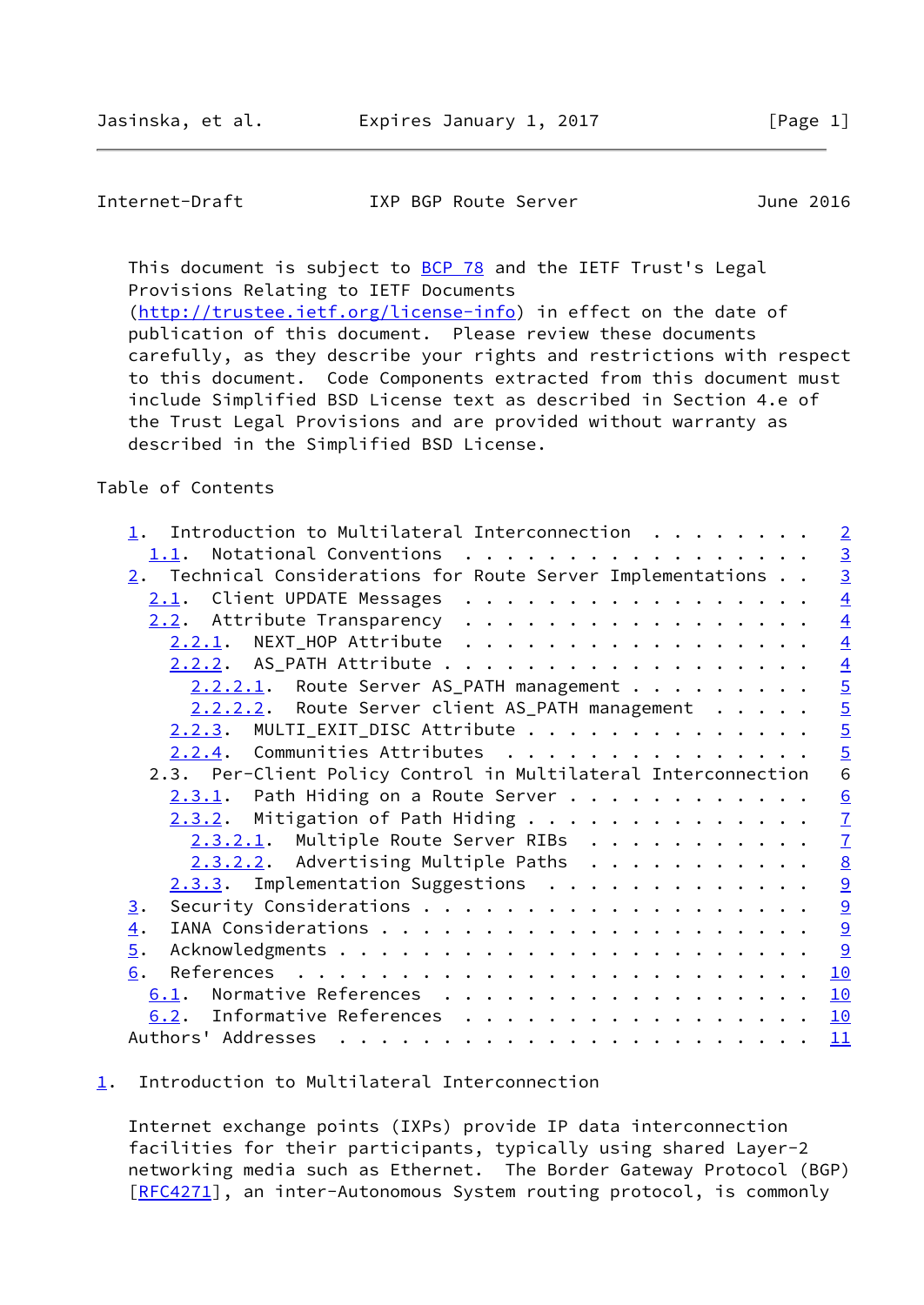used to facilitate exchange of network reachability information over such media.

 While bilateral external BGP sessions between exchange participants were previously the most common means of exchanging reachability

| Jasinska, et al. | Expires January 1, 2017 | [Page 2] |
|------------------|-------------------------|----------|
|------------------|-------------------------|----------|

<span id="page-2-1"></span>Internet-Draft IXP BGP Route Server June 2016

 information, the overhead associated with dense interconnection can cause substantial operational scaling problems for participants of larger Internet exchange points.

 Multilateral interconnection is a method of interconnecting BGP speaking routers using a third party brokering system, commonly referred to as a route server and typically managed by the IXP operator. Each multilateral interconnection participant (usually referred to as a "route server client") announces network reachability information to the route server using external BGP. The route server, in turn, forwards this information to each other route server client connected to it, according to its configuration. Although a route server uses BGP to exchange reachability information with each of its clients, it does not forward traffic itself and is therefore not a router.

A route server can be viewed as similar in function to an [[RFC4456](https://datatracker.ietf.org/doc/pdf/rfc4456)] route reflector, except that it operates using EBGP instead of iBGP. Certain adaptions to  $[REC4271]$  are required to enable an EBGP router to operate as a route server; these are outlined in [Section 2](#page-3-0) of this document. Route server functionality is not mandatory in BGP implementations.

 The term "route server" is often in a different context used to describe a BGP node whose purpose is to accept BGP feeds from multiple clients for the purpose of operational analysis and troubleshooting. A system of this form may alternatively be known as a "route collector" or a "route-views server". This document uses the term "route server" exclusively to describe multilateral peering brokerage systems.

<span id="page-2-0"></span>[1.1](#page-2-0). Notational Conventions

 The key words "MUST", "MUST NOT", "REQUIRED", "SHALL", "SHALL NOT", "SHOULD", "SHOULD NOT", "RECOMMENDED", "NOT RECOMMENDED", "MAY", and "OPTIONAL" in this document are to be interpreted as described in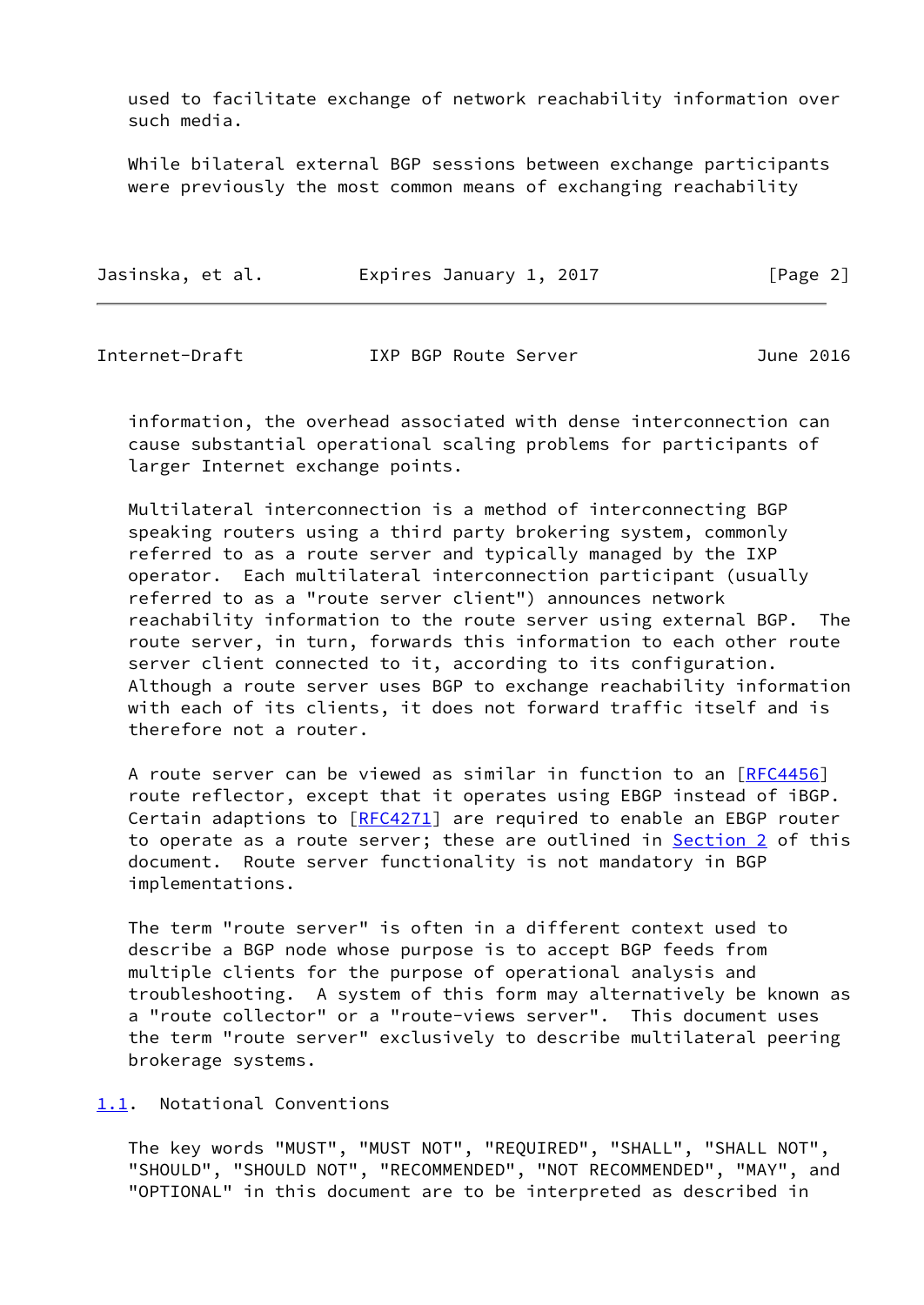[\[RFC2119](https://datatracker.ietf.org/doc/pdf/rfc2119)].

<span id="page-3-0"></span>[2](#page-3-0). Technical Considerations for Route Server Implementations

 A route server uses the [\[RFC4271](https://datatracker.ietf.org/doc/pdf/rfc4271)] Border Gateway Protocol to broker network reachability information amongst its clients. There are some differences between the behaviour of a BGP route server and a BGP implementation which is strictly compliant with [\[RFC4271](https://datatracker.ietf.org/doc/pdf/rfc4271)]. These differences are described as follows.

Jasinska, et al. Expires January 1, 2017 [Page 3]

<span id="page-3-2"></span>Internet-Draft IXP BGP Route Server June 2016

# <span id="page-3-1"></span>[2.1](#page-3-1). Client UPDATE Messages

 A route server MUST accept all UPDATE messages received from each of its clients for inclusion in its Adj-RIB-In. These UPDATE messages MAY be omitted from the route server's Loc-RIB or Loc-RIBs, due to filters configured for the purposes of implementing routing policy. The route server SHOULD perform one or more BGP Decision Processes to select routes for subsequent advertisement to its clients, taking into account possible configuration to provide multiple NLRI paths to a particular client as described in **Section 2.3.2.2** or multiple Loc- RIBs as described in [Section 2.3.2.1](#page-7-1). The route server SHOULD forward UPDATE messages from its Loc-RIB or Loc-RIBs to its clients as determined by local policy.

# <span id="page-3-3"></span>[2.2](#page-3-3). Attribute Transparency

 As a route server primarily performs a brokering service, modification of attributes could cause route server clients to alter their BGP Decision Process for received prefix reachability information, thereby changing the intended routing policies of exchange participants. Therefore, contrary to what is specified in section [5. of \[RFC4271\]](https://datatracker.ietf.org/doc/pdf/rfc4271#section-5), route servers SHOULD NOT by default (unless explicitly configured) update well-known BGP attributes received from route server clients before redistributing them to their other route server clients. Optional recognized and unrecognized BGP attributes, whether transitive or non-transitive, SHOULD NOT be updated by the route server (unless enforced by local IXP operator configuration) and SHOULD be passed on to other route server clients.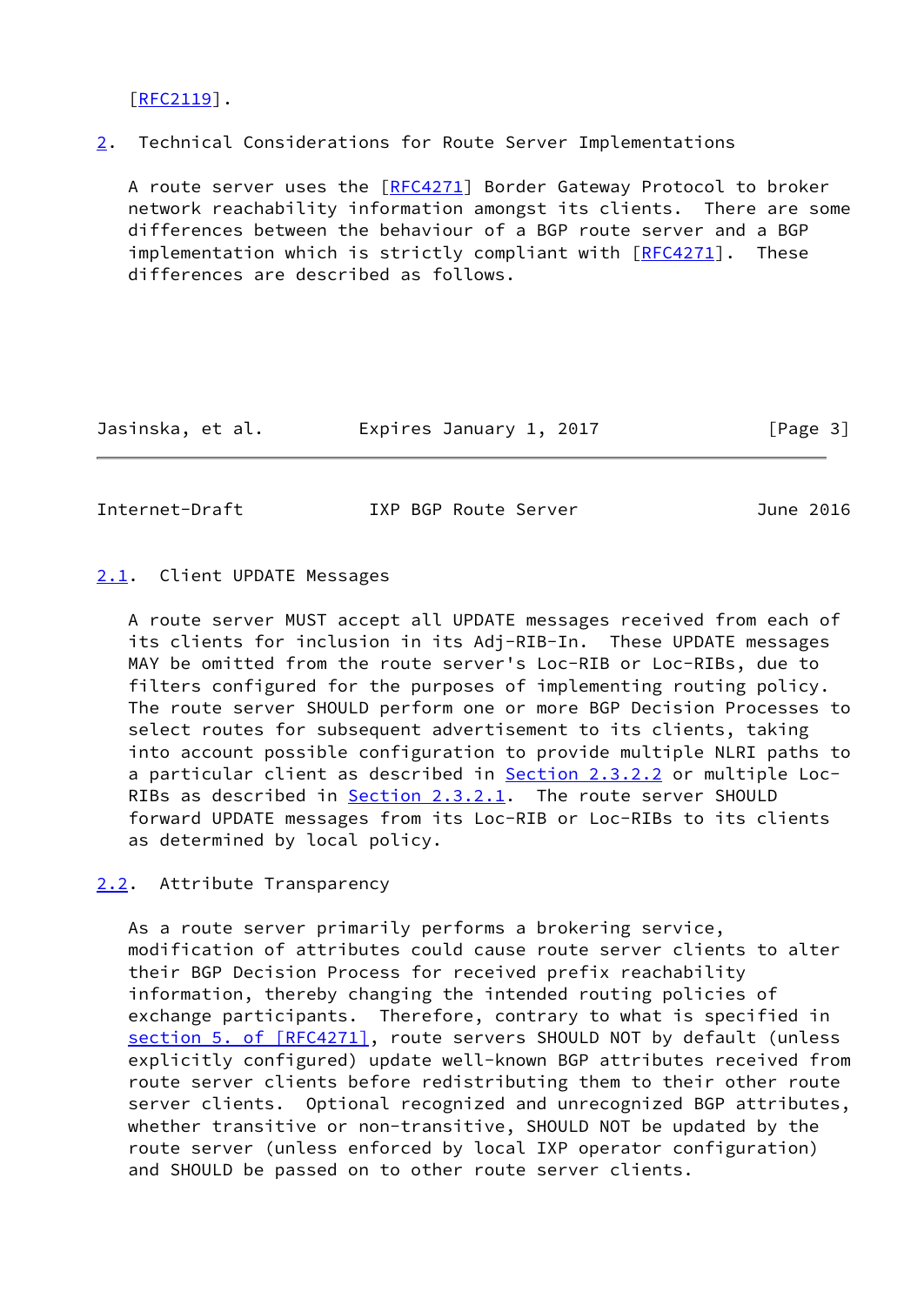#### <span id="page-4-0"></span>[2.2.1](#page-4-0). NEXT HOP Attribute

 The NEXT\_HOP is a well-known mandatory BGP attribute which defines the IP address of the router used as the next hop to the destinations listed in the Network Layer Reachability Information field of the UPDATE message. As the route server does not participate in the actual routing of traffic, the NEXT HOP attribute MUST be passed unmodified to the route server clients, similar to the "third party" next hop feature described in section [5.1.3. of \[RFC4271\]](https://datatracker.ietf.org/doc/pdf/rfc4271#section-5.1.3).

### <span id="page-4-1"></span>[2.2.2](#page-4-1). AS\_PATH Attribute

 AS\_PATH is a well-known mandatory attribute which identifies the autonomous systems through which routing information carried in the UPDATE message has passed.

Jasinska, et al. Expires January 1, 2017 [Page 4]

<span id="page-4-3"></span>Internet-Draft IXP BGP Route Server June 2016

<span id="page-4-2"></span>[2.2.2.1](#page-4-2). Route Server AS\_PATH management

 As a route server does not participate in the process of forwarding data between client routers, and because modification of the AS\_PATH attribute could affect route server client BGP Decision Process, the route server SHOULD NOT prepend its own AS number to the AS\_PATH segment nor modify the AS\_PATH segment in any other way. This differs from the behaviour specified in section [5.1.2 of \[RFC4271\]](https://datatracker.ietf.org/doc/pdf/rfc4271#section-5.1.2), which requires that the BGP speaker prepends its own AS number as the last element of the AS\_PATH segment. This is a recommendation rather than a requirement solely to provide backwards compatibility with legacy route server client implementations which do not yet support the requirements specified in **Section 2.2.2.2.** 

<span id="page-4-4"></span>[2.2.2.2](#page-4-4). Route Server client AS\_PATH management

In contrast to what is recommended in section [6.3 of \[RFC4271\]](https://datatracker.ietf.org/doc/pdf/rfc4271#section-6.3), route server clients need to be able to accept UPDATE messages where the leftmost AS in the AS\_PATH attribute is not equal to the AS number of the route server that sent the UPDATE message. If the route server client BGP system has implemented a check for this, the BGP implementation MUST allow this check to be disabled and SHOULD allow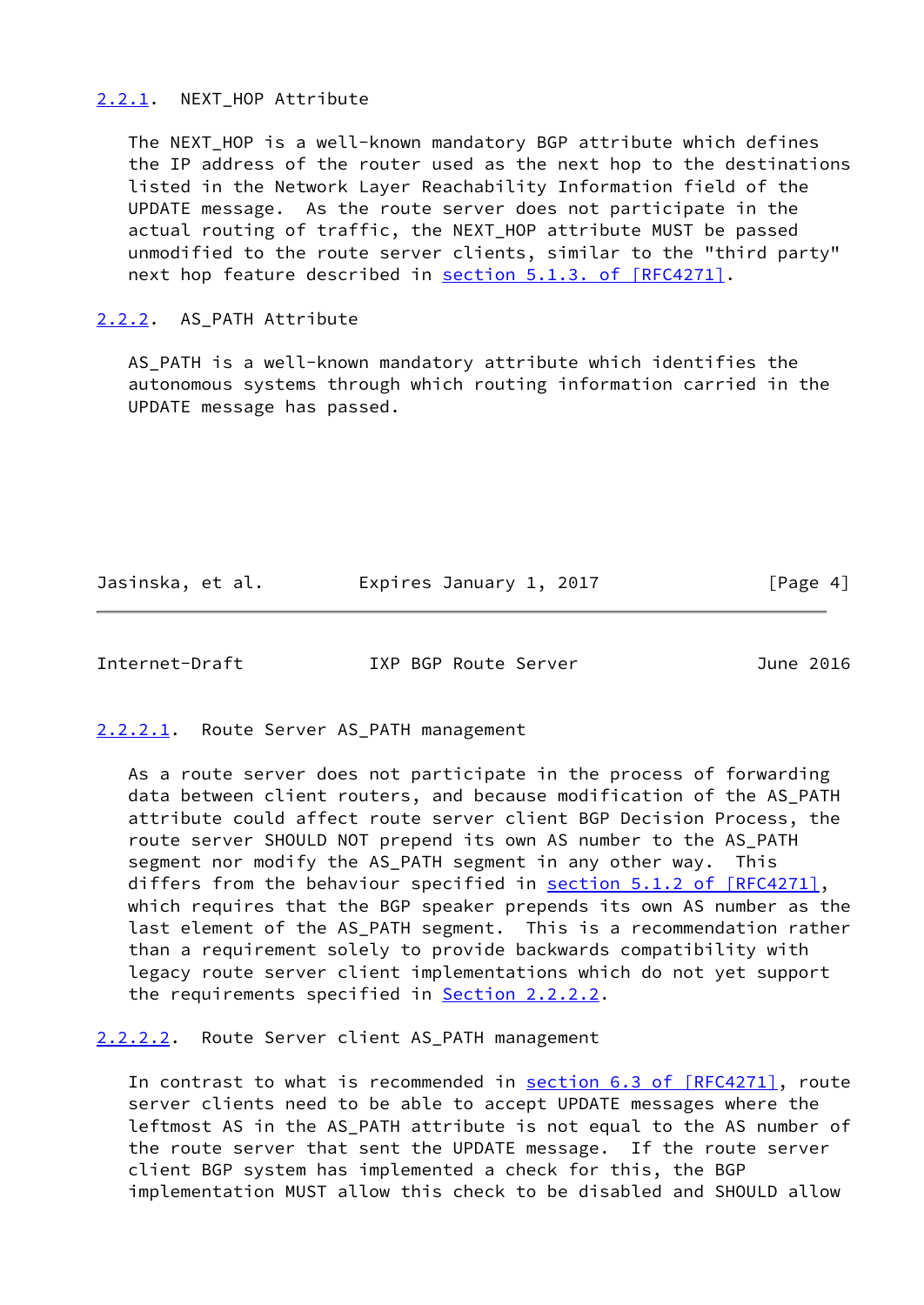the check to be disabled on a per-peer basis.

### <span id="page-5-0"></span>[2.2.3](#page-5-0). MULTI EXIT DISC Attribute

MULTI EXIT DISC is an optional non-transitive attribute intended to be used on external (inter-AS) links to discriminate among multiple exit or entry points to the same neighboring AS. Contrary to [section](https://datatracker.ietf.org/doc/pdf/rfc4271#section-5.1.4) [5.1.4 of \[RFC4271\]](https://datatracker.ietf.org/doc/pdf/rfc4271#section-5.1.4), if applied to an NLRI UPDATE sent to a route server, this attribute SHOULD be propagated to other route server clients and the route server SHOULD NOT modify its value.

### <span id="page-5-1"></span>[2.2.4](#page-5-1). Communities Attributes

The BGP COMMUNITIES ([\[RFC1997](https://datatracker.ietf.org/doc/pdf/rfc1997)]) and Extended Communities ([[RFC4360](https://datatracker.ietf.org/doc/pdf/rfc4360)]) attributes are attributes intended for labeling information carried in BGP UPDATE messages. Transitive as well as non-transitive Communities attributes applied to an NLRI UPDATE sent to a route server SHOULD NOT be modified, processed or removed, except as defined by local policy. If a Communities Attribute is intended for processing by the route server itself, as determined by local policy, it MAY be modified or removed.

| Jasinska, et al. | Expires January 1, 2017 | [Page 5] |
|------------------|-------------------------|----------|
|                  |                         |          |

<span id="page-5-2"></span>Internet-Draft IXP BGP Route Server June 2016

### <span id="page-5-3"></span>[2.3](#page-5-3). Per-Client Policy Control in Multilateral Interconnection

 While IXP participants often use route servers with the intention of interconnecting with as many other route server participants as possible, there are circumstances where control of path distribution on a per-client basis is important to ensure that desired interconnection policies are met.

 The control of path distribution on a per-client basis can lead to a path being hidden from the route server client. We refer to this as "path hiding".

Neither [Section 2.3](#page-5-3) nor its subsections form part of the normative specification of this document, but are included for information purposes only.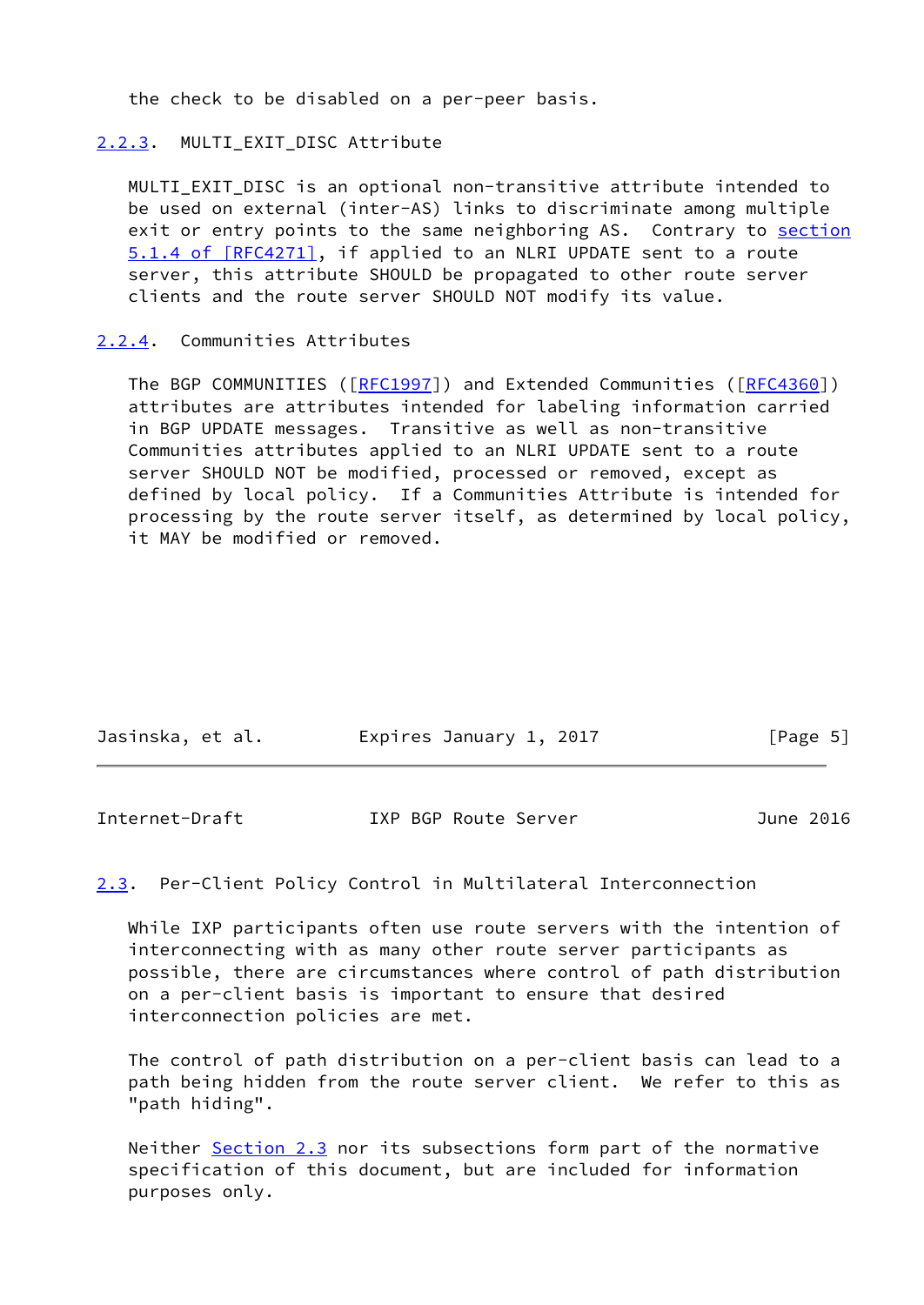<span id="page-6-0"></span>

Figure 1: Per-Client Policy Controlled Interconnection at an IXP

 Using the example in Figure 1, AS1 does not directly exchange prefix information with either AS2 or AS3 at the IXP, but only interconnects with AS4. The lines between AS1, AS2, AS3 and AS4 represent interconnection relationships, whether via bilateral or multilateral connections.

 In the traditional bilateral interconnection model, per-client policy control to a third party exchange participant is accomplished either by not engaging in a bilateral interconnection with that participant or else by implementing outbound filtering on the BGP session towards that participant. However, in a multilateral interconnection environment, only the route server can perform outbound filtering in the direction of the route server client; route server clients depend on the route server to perform their outbound filtering for them.

| Jasinska, et al. | Expires January 1, 2017 | [Page 6] |
|------------------|-------------------------|----------|
|------------------|-------------------------|----------|

<span id="page-6-1"></span>Internet-Draft IXP BGP Route Server June 2016

 Assuming the [\[RFC4271](https://datatracker.ietf.org/doc/pdf/rfc4271)] BGP Decision Process is used, when the same prefix is advertised to a route server from multiple route server clients, the route server will select a single path for propagation to all connected clients. If, however, the route server has been configured to filter the calculated best path from reaching a particular route server client, then that client will not receive a path for that prefix, although alternate paths received by the route server might have been policy compliant for that client. This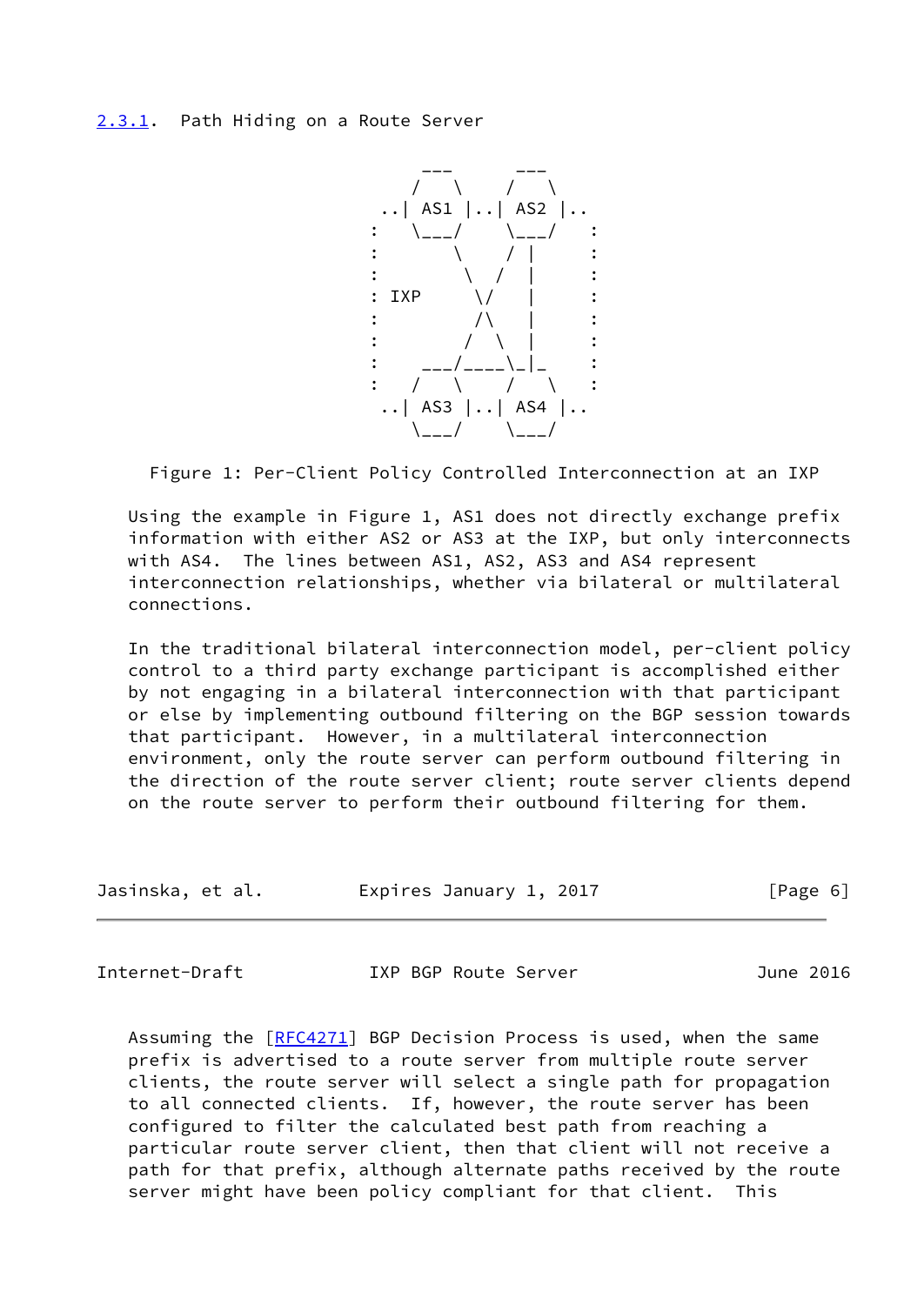phenomenon is referred to as "path hiding".

 For example, in Figure 1, if the same prefix were sent to the route server via AS2 and AS4, and the route via AS2 was preferred according to the BGP Decision Process on the route server, but AS2's policy prevented the route server from sending the path to AS1, then AS1 would never receive a path to this prefix, even though the route server had previously received a valid alternative path via AS4. This happens because the BGP Decision Process is performed only once on the route server for all clients.

 Path hiding will only occur on route servers which employ per-client policy control; if an IXP operator deploys a route server without implementing a per-client routing policy control system, then path hiding does not occur, as all paths are considered equally valid from the point of view of the route server.

<span id="page-7-0"></span>[2.3.2](#page-7-0). Mitigation of Path Hiding

 There are several approaches which can be taken to mitigate against path hiding.

<span id="page-7-1"></span>[2.3.2.1](#page-7-1). Multiple Route Server RIBs

 The most portable method to allow for per-client policy control without the occurrence of path hiding, is to use a route server BGP implementation which performs the per-client best path calculation for each set of paths to a prefix, which results after the route server's client policies have been taken into consideration. This can be implemented by using per-client Loc-RIBs, with path filtering implemented between the Adj-RIB-In and the per-client Loc-RIB. Implementations can optimize this by maintaining paths not subject to filtering policies in a global Loc-RIB, with per-client Loc-RIBs stored as deltas.

 This implementation is highly portable, as it makes no assumptions about the feature capabilities of the route server clients.

Jasinska, et al. Expires January 1, 2017 [Page 7]

<span id="page-7-3"></span>Internet-Draft IXP BGP Route Server June 2016

<span id="page-7-2"></span>[2.3.2.2](#page-7-2). Advertising Multiple Paths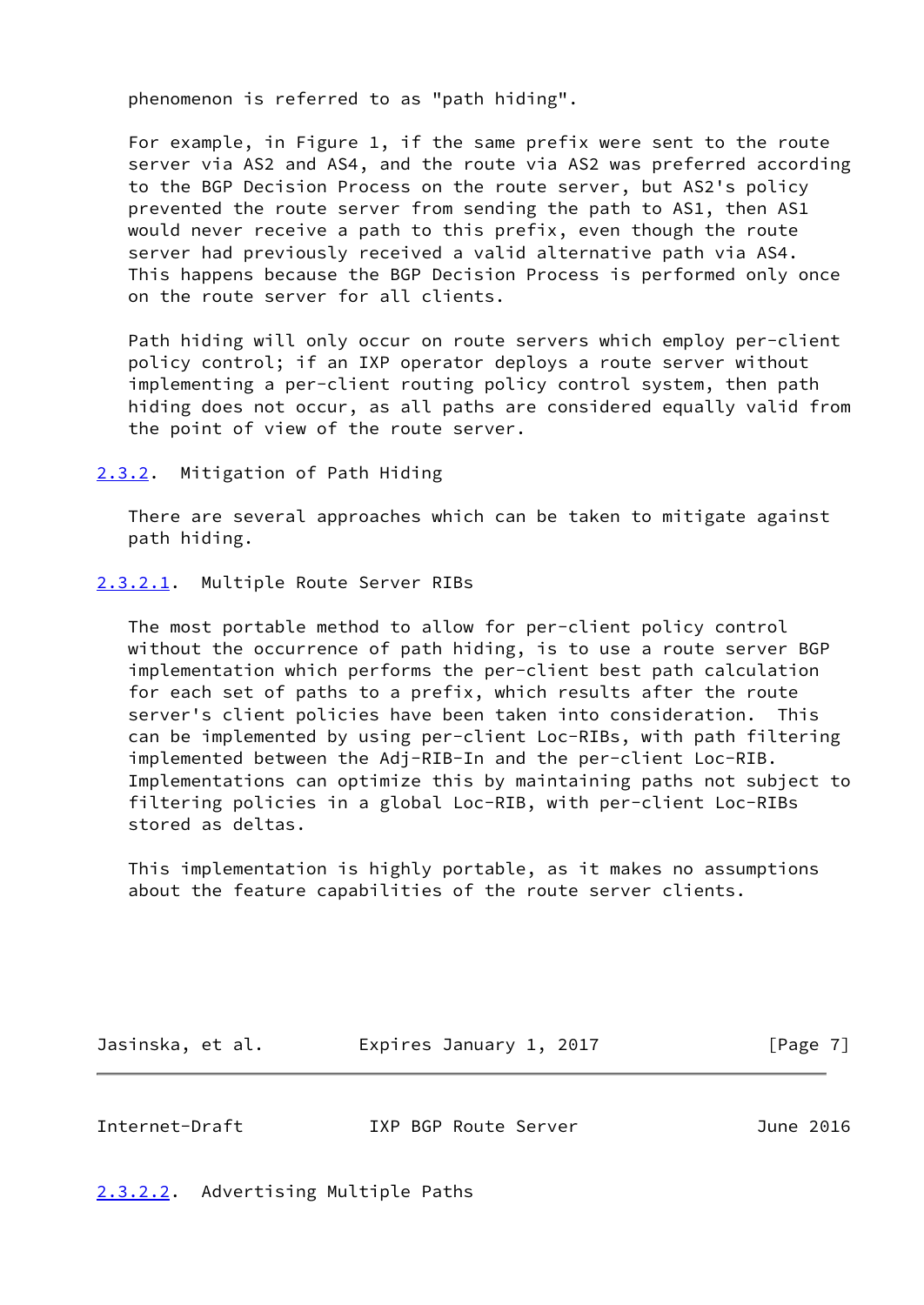The path distribution model described above assumes standard BGP session encoding where the route server sends a single path to its client for any given prefix. This path is selected using the BGP path selection decision process described in [\[RFC4271](https://datatracker.ietf.org/doc/pdf/rfc4271)]. If, however, it were possible for the route server to send more than a single path to a route server client, then route server clients would no longer depend on receiving a single path to a particular prefix; consequently, the path hiding problem described in [Section 2.3.1](#page-6-0) would disappear.

We present two methods which describe how such increased path diversity could be implemented.

#### <span id="page-8-0"></span>[2.3.2.2.1](#page-8-0). Diverse BGP Path Approach

The Diverse BGP Path proposal as defined in [\[RFC6774](https://datatracker.ietf.org/doc/pdf/rfc6774)] is a simple way to distribute multiple prefix paths from a route server to a route server client by using a separate BGP session from the route server to a client for each different path.

 The number of paths which may be distributed to a client is constrained by the number of BGP sessions which the server and the client are willing to establish with each other. The distributed paths may be established from the global BGP Loc-RIB on the route server in addition to any per-client Loc-RIB. As there may be more potential paths to a given prefix than configured BGP sessions, this method is not guaranteed to eliminate the path hiding problem in all situations. Furthermore, this method may significantly increase the number of BGP sessions handled by the route server, which may negatively impact its performance.

#### <span id="page-8-1"></span>[2.3.2.2.2](#page-8-1). BGP ADD-PATH Approach

 The [\[I-D.ietf-idr-add-paths](#page-11-1)] Internet draft proposes a different approach to multiple path propagation, by allowing a BGP speaker to forward multiple paths for the same prefix on a single BGP session. As [[RFC4271\]](https://datatracker.ietf.org/doc/pdf/rfc4271) specifies that a BGP listener must implement an implicit withdraw when it receives an UPDATE message for a prefix which already exists in its Adj-RIB-In, this approach requires explicit support for the feature both on the route server and on its clients.

 If the ADD-PATH capability is negotiated bidirectionally between the route server and a route server client, and the route server client propagates multiple paths for the same prefix to the route server, then this could potentially cause the propagation of inactive, invalid or suboptimal paths to the route server, thereby causing loss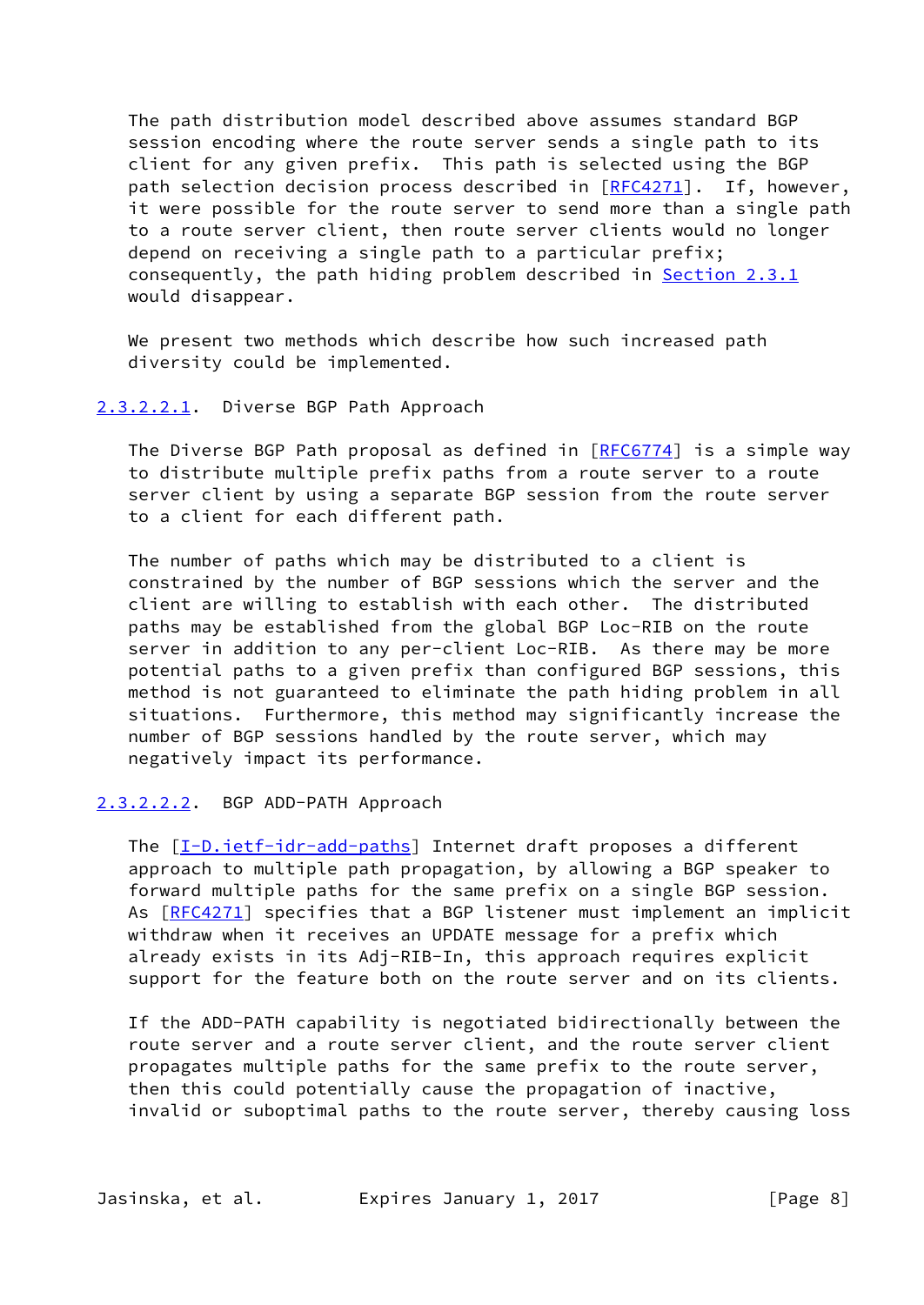<span id="page-9-1"></span> of reachability to other route server clients. For this reason, ADD- PATH implementations on a route server should enforce send-only mode with the route server clients, which would result in negotiating receive-only mode from the client to the route server.

# <span id="page-9-0"></span>[2.3.3](#page-9-0). Implementation Suggestions

 Route server implementation authors may wish to consider one of the methods described in [Section 2.3.2](#page-7-0) to allow per-client route server policy control without "path hiding".

 Recommendations for route server operations are described separately in  $[I-D.iett-grow-ix-bgp-route-server-operations]$ .

<span id="page-9-2"></span>[3](#page-9-2). Security Considerations

The path hiding problem outlined in section [Section 2.3.1](#page-6-0) can be used in certain circumstances to proactively block third party path announcements from other route server clients. Route server operators should be aware that security issues may arise unless steps are taken to mitigate against path hiding.

The AS\_PATH check described in [Section 2.2.2](#page-4-1) is normally enabled in order to check for malformed AS paths. If this check is disabled, the route server client loses the ability to check incoming UPDATE messages for certain categories of problems. This could potentially cause corrupted BGP UPDATE messages to be propagated where they might not be propagated if the check were enabled. Regardless of any problems relating to malformed UPDATE messages, this check is also used to detect BGP loops; removing the check could potentially cause routing loops to be formed. Consequently, this check SHOULD NOT be disabled by IXP participants unless it is needed to establish BGP sessions with a route server, and if possible should only be disabled for peers which are route servers.

 Route server operators should carefully consider the security practices discussed in [\[RFC7454](https://datatracker.ietf.org/doc/pdf/rfc7454)], "BGP Operations and Security".

<span id="page-9-3"></span>[4](#page-9-3). IANA Considerations

 The new set of mechanisms for route servers does not require any new allocations from IANA.

<span id="page-9-4"></span>[5](#page-9-4). Acknowledgments

The authors would like to thank Ryan Bickhart, Steven Bakker, Martin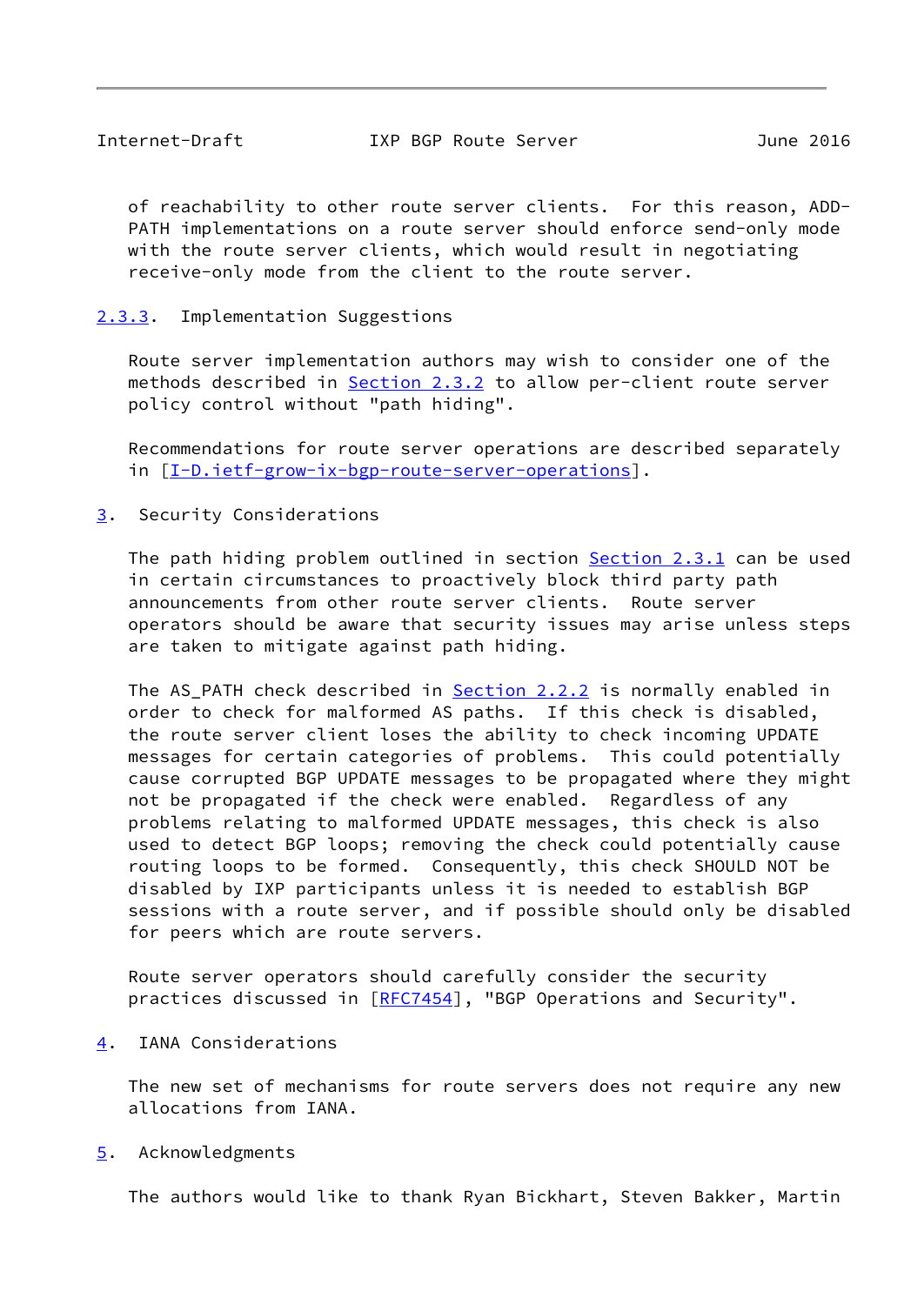Pels, Chris Hall, Aleksi Suhonen, Bruno Decraene, Pierre Francois and Eduardo Ascenco Reis for their valuable input.

| Jasinska, et al. | Expires January 1, 2017 | [Page 9] |
|------------------|-------------------------|----------|
|------------------|-------------------------|----------|

<span id="page-10-1"></span>Internet-Draft IXP BGP Route Server June 2016

 In addition, the authors would like to acknowledge the developers of BIRD, OpenBGPD, Quagga and IOS whose BGP implementations include route server capabilities which are compliant with this document.

 Route server functionality was described in 1995 in [\[RFC1863](https://datatracker.ietf.org/doc/pdf/rfc1863)] and modern route server implementations are based on concepts developed in the 1990s by the Routing Arbiter Project and the Route Server Next Generation Project, managed by ISI and Merit. Although the original RSNG code is no longer in use at any IXPs, the IXP community owes a debt of gratitude to the many people who were involved in route server development in the 1990s. Note that [\[RFC1863](https://datatracker.ietf.org/doc/pdf/rfc1863)] was made historical by [[RFC4223](https://datatracker.ietf.org/doc/pdf/rfc4223)].

<span id="page-10-0"></span>[6](#page-10-0). References

<span id="page-10-2"></span>[6.1](#page-10-2). Normative References

- [RFC1997] Chandra, R., Traina, P., and T. Li, "BGP Communities Attribute", [RFC 1997,](https://datatracker.ietf.org/doc/pdf/rfc1997) DOI 10.17487/RFC1997, August 1996, <<http://www.rfc-editor.org/info/rfc1997>>.
- [RFC2119] Bradner, S., "Key words for use in RFCs to Indicate Requirement Levels", [BCP 14](https://datatracker.ietf.org/doc/pdf/bcp14), [RFC 2119](https://datatracker.ietf.org/doc/pdf/rfc2119), DOI 10.17487/RFC2119, March 1997, <<http://www.rfc-editor.org/info/rfc2119>>.
- [RFC4271] Rekhter, Y., Ed., Li, T., Ed., and S. Hares, Ed., "A Border Gateway Protocol 4 (BGP-4)", [RFC 4271,](https://datatracker.ietf.org/doc/pdf/rfc4271) DOI 10.17487/RFC4271, January 2006, <<http://www.rfc-editor.org/info/rfc4271>>.
- [RFC4360] Sangli, S., Tappan, D., and Y. Rekhter, "BGP Extended Communities Attribute", [RFC 4360,](https://datatracker.ietf.org/doc/pdf/rfc4360) DOI 10.17487/RFC4360, February 2006, <<http://www.rfc-editor.org/info/rfc4360>>.

<span id="page-10-3"></span>[6.2](#page-10-3). Informative References

<span id="page-10-4"></span> [I-D.ietf-grow-ix-bgp-route-server-operations] Hilliard, N., Jasinska, E., Raszuk, R., and N. Bakker,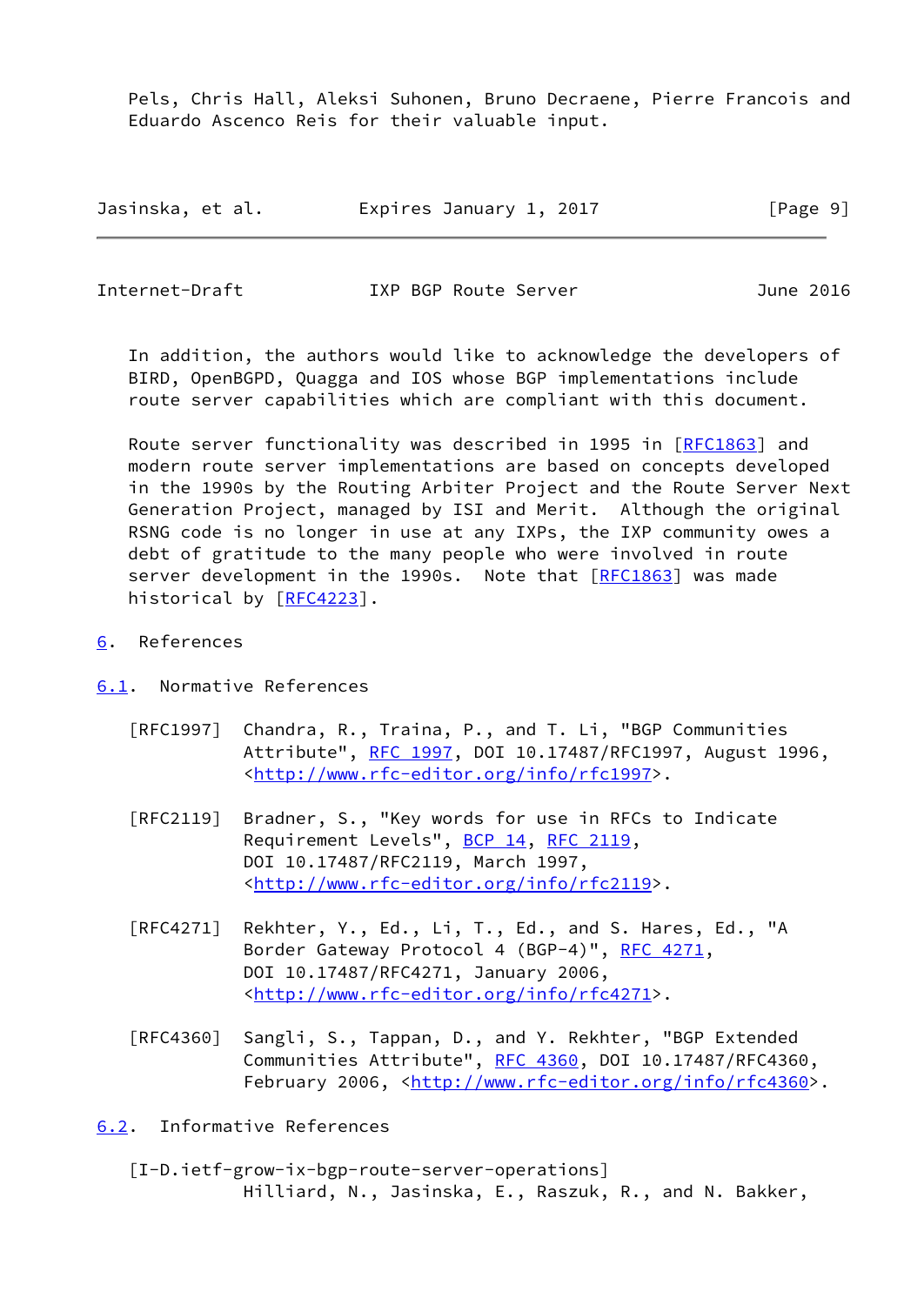"Internet Exchange BGP Route Server Operations", [draft](https://datatracker.ietf.org/doc/pdf/draft-ietf-grow-ix-bgp-route-server-operations-05) [ietf-grow-ix-bgp-route-server-operations-05](https://datatracker.ietf.org/doc/pdf/draft-ietf-grow-ix-bgp-route-server-operations-05) (work in progress), June 2015.

<span id="page-11-1"></span>[I-D.ietf-idr-add-paths]

 Walton, D., Retana, A., Chen, E., and J. Scudder, "Advertisement of Multiple Paths in BGP", [draft-ietf-idr](https://datatracker.ietf.org/doc/pdf/draft-ietf-idr-add-paths-15) [add-paths-15](https://datatracker.ietf.org/doc/pdf/draft-ietf-idr-add-paths-15) (work in progress), May 2016.

Jasinska, et al. Expires January 1, 2017 [Page 10]

<span id="page-11-0"></span>Internet-Draft IXP BGP Route Server June 2016

- [RFC1863] Haskin, D., "A BGP/IDRP Route Server alternative to a full mesh routing", [RFC 1863](https://datatracker.ietf.org/doc/pdf/rfc1863), DOI 10.17487/RFC1863, October 1995, [<http://www.rfc-editor.org/info/rfc1863](http://www.rfc-editor.org/info/rfc1863)>.
- [RFC4223] Savola, P., "Reclassification of [RFC 1863](https://datatracker.ietf.org/doc/pdf/rfc1863) to Historic", [RFC 4223,](https://datatracker.ietf.org/doc/pdf/rfc4223) DOI 10.17487/RFC4223, October 2005, <<http://www.rfc-editor.org/info/rfc4223>>.
- [RFC4456] Bates, T., Chen, E., and R. Chandra, "BGP Route Reflection: An Alternative to Full Mesh Internal BGP (IBGP)", [RFC 4456,](https://datatracker.ietf.org/doc/pdf/rfc4456) DOI 10.17487/RFC4456, April 2006, <<http://www.rfc-editor.org/info/rfc4456>>.
- [RFC6774] Raszuk, R., Ed., Fernando, R., Patel, K., McPherson, D., and K. Kumaki, "Distribution of Diverse BGP Paths", [RFC 6774,](https://datatracker.ietf.org/doc/pdf/rfc6774) DOI 10.17487/RFC6774, November 2012, <<http://www.rfc-editor.org/info/rfc6774>>.
- [RFC7454] Durand, J., Pepelnjak, I., and G. Doering, "BGP Operations and Security", [BCP 194](https://datatracker.ietf.org/doc/pdf/bcp194), [RFC 7454,](https://datatracker.ietf.org/doc/pdf/rfc7454) DOI 10.17487/RFC7454, February 2015, <<http://www.rfc-editor.org/info/rfc7454>>.

Authors' Addresses

 Elisa Jasinska BigWave IT ul. Skawinska 27/7 Krakow, MP 31-066 Poland

Email: elisa@bigwaveit.org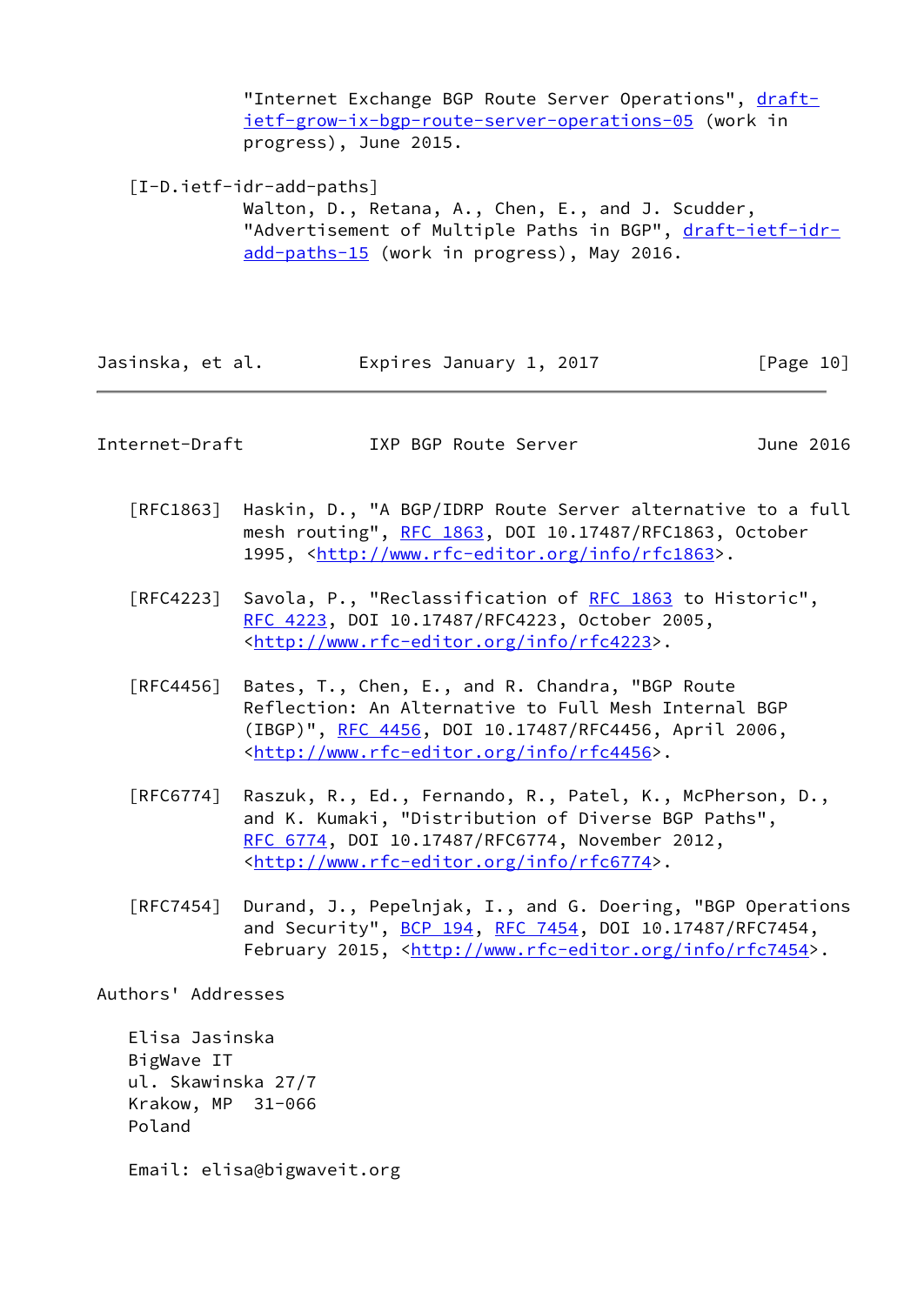Nick Hilliard INEX 4027 Kingswood Road Dublin 24 IE

Email: nick@inex.ie

| Jasinska, et al. | Expires January 1, 2017 | [Page 11] |
|------------------|-------------------------|-----------|
|                  |                         |           |

Internet-Draft IXP BGP Route Server June 2016

 Robert Raszuk Bloomberg LP 731 Lexington Ave New York City, NY 10022 USA

Email: robert@raszuk.net

 Niels Bakker Akamai Technologies B.V. Kingsfordweg 151 Amsterdam 1043 GR NL

Email: nbakker@akamai.com